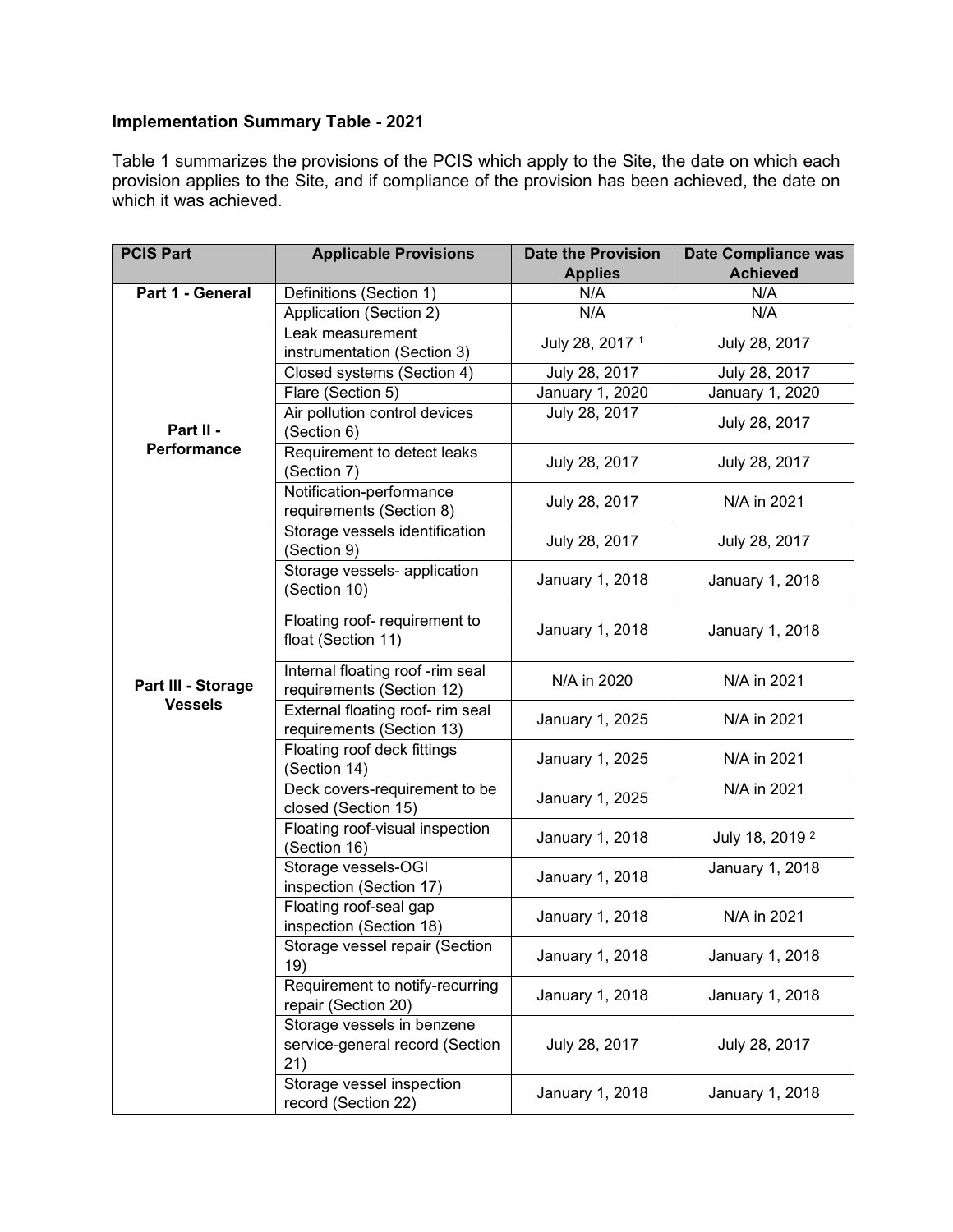| <b>PCIS Part</b>                                 | <b>Applicable Provisions</b>                                                                    | <b>Date the Provision</b><br><b>Applies</b> | <b>Date Compliance was</b><br><b>Achieved</b> |
|--------------------------------------------------|-------------------------------------------------------------------------------------------------|---------------------------------------------|-----------------------------------------------|
|                                                  | Rim seal gap report-storage<br>vessels (Section 23)                                             | N/A in 2020                                 | N/A in 2021                                   |
|                                                  | Primary oil-water separators-<br>requirement selection (Section<br>24)                          | March 1, 2018                               | October 26, 2017                              |
|                                                  | Primary oil-water separators-<br>monitor and control<br>requirements (Section 25)               | July 1, 2018                                | July 1, 2018                                  |
|                                                  | Primary oil-water separators<br>floating roof-requirement to<br>float (Section 26)              | September 30, 2021                          | N/A in 2021 6                                 |
|                                                  | Primary oil-water separators<br>floating roof-rim seal gap<br>inspection (Section 27)           | September 30, 2021                          | N/A in 2021 6                                 |
|                                                  | Primary oil-water separator-<br>OGI inspection (Section 28)                                     | September 30, 2021                          | N/A in 2021 6                                 |
| Part IV - Air<br><b>Emissions from</b>           | Primary oil-water separator<br>repair (Section 29)                                              | September 30, 2021                          | N/A in 2021 6                                 |
| <b>Industrial Sewage</b>                         | Primary oil-water separator<br>record- general (Section 30)                                     | March 1, 2018                               | March 1, 2018                                 |
|                                                  | Primary oil-water separator<br>inspection record (Section 31)                                   | September 30, 2021                          | N/A in 2021 6                                 |
|                                                  | Rim seal gap report- primary<br>oil-water separator (Section 31)                                | September 30, 2021                          | N/A in 2021 6                                 |
|                                                  | Rim seal gap report- primary<br>oil-water separator (Section 32)                                | September 30, 2021                          | N/A in 2021 <sup>6</sup>                      |
|                                                  | Drains and maintenance<br>access points-measurement<br>and control requirements<br>(Section 33) | July 1, 2019                                | July 1, 2019                                  |
|                                                  | Drains and maintenance<br>access points-measurement<br>and control record (Section 34)          | July 1, 2019                                | July 1, 2019                                  |
| <b>Part V - Product</b><br>Loading               | Benzene-containing product<br>loading operations- application<br>(Section 35 and 36)            | July 28, 2017                               | July 28, 2017                                 |
|                                                  | Vapour-tight cargo tanks<br>(Section 37)                                                        | July 1, 2018                                | July 28, 2017                                 |
|                                                  | Component identification<br>(Section 38)                                                        | July 28, 2017                               | July 28, 2017                                 |
| Part VI - Leak<br><b>Detection and</b><br>Repair | Component leak survey-<br>general (Section 39)                                                  | January 1, 2018                             | January 1, 2018                               |
|                                                  | Component leak survey-<br>assessment and measurement<br>of leaks (Section 40)                   | January 1, 2018                             | January 1, 2018                               |
|                                                  | Component leak survey plan<br>(Section 41)                                                      | April 30, 2018                              | April 30, 2018                                |
|                                                  | Additional leak measurements-<br>pumps, compressors and                                         | January 1, 2023                             | N/A in 2021                                   |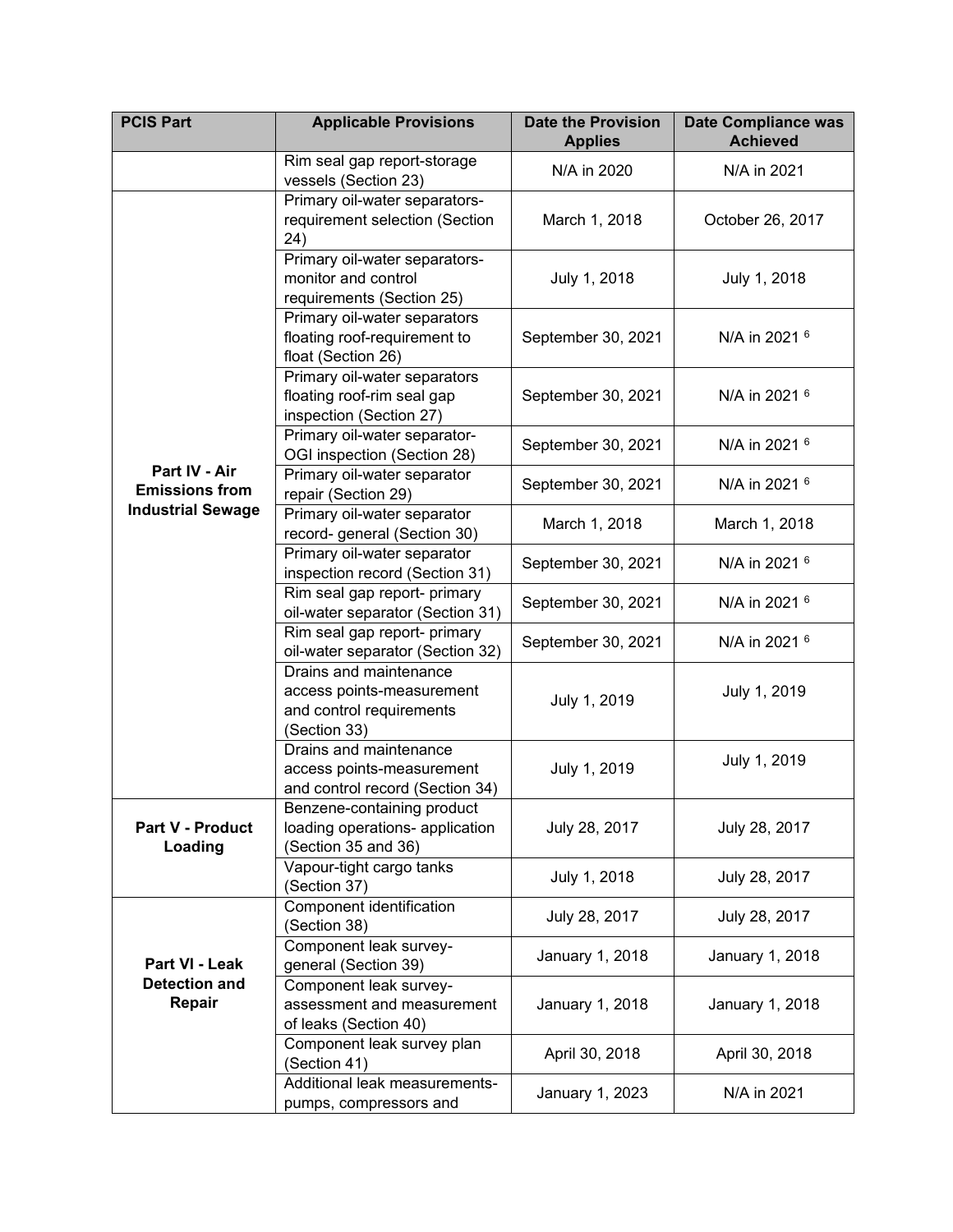| <b>PCIS Part</b>                                 | <b>Applicable Provisions</b>                                                            | <b>Date the Provision</b><br><b>Applies</b> | <b>Date Compliance was</b><br><b>Achieved</b> |
|--------------------------------------------------|-----------------------------------------------------------------------------------------|---------------------------------------------|-----------------------------------------------|
|                                                  | pressure relief devices (Section<br>42)                                                 |                                             |                                               |
|                                                  | Leaks- deviations and repair<br>(Section 43)                                            | January 1, 2018                             | January 1, 2018                               |
|                                                  | Delay of repair list (Section 44)                                                       | January 1, 2020                             | January 1, 2020                               |
|                                                  | Re-measurement following                                                                |                                             |                                               |
|                                                  | component repair or<br>replacement (Section 45)                                         | January 1, 2018                             | November 29, 2019 <sup>3</sup>                |
|                                                  | Component replacement<br>(Section 46)                                                   | January 1, 2018                             | July 23, 2019 <sup>4</sup>                    |
|                                                  | Leaking components-annual<br>calculation (Section 47)                                   | June 30, 2018                               | June 30, 2018                                 |
|                                                  | Records-component leak<br>survey (Section 48)                                           | January 1, 2018                             | January 1, 2018 <sup>5</sup>                  |
|                                                  | Records- additional leak<br>measurements (Section 49)                                   | January 1, 2023                             | N/A in 2021                                   |
|                                                  | Technology requirements-<br>open-ended valves (Section<br>50)                           | July 28, 2017                               | July 28, 2017                                 |
| <b>Part VII - Operation</b>                      | Technology requirements-<br>surge control vessels and<br>bottoms receivers (Section 51) | January 1, 2020                             | N/A in 2021                                   |
|                                                  | Operating parameter summary<br>table (Section 52)                                       | January 1, 2018                             | January 1, 2018                               |
|                                                  | Measurement of operating<br>parameters (Section 53)                                     | January 1, 2018                             | January 1, 2018                               |
|                                                  | Phase in for new pollution<br>control devices (Section 54)                              | N/A in 2020                                 | N/A in 2020                                   |
|                                                  | Identifying managed sources<br>(Section 55)                                             | July 28, 2017                               | July 28, 2017                                 |
| Part VIII -                                      | Requirement to continue the<br>management of sources<br>(Section 56)                    | July 28, 2017                               | July 28, 2017                                 |
| <b>Requirement to</b><br><b>Continue the Use</b> | Changes to managed sources<br>(Section 57)                                              | July 28, 2017                               | July 28, 2017                                 |
| of Methods To<br><b>Manage Emissions</b>         | Specified source management<br>(Section 58)                                             | N/A in 2020                                 | N/A in 2021                                   |
|                                                  | Notification of changes to<br>management of sources<br>(Section 59)                     | N/A in 2020                                 | N/A in 2021                                   |
|                                                  | Ambient monitoring (Section<br>60)                                                      | January 1, 2018                             | December 27, 2017                             |
| <b>Part IX - Ambient</b><br><b>Monitoring</b>    | Measurements baseline<br>(Section 61)                                                   | March 31, 2021                              | March 31, 2021                                |
|                                                  | Statistical analysis of ambient<br>measurements (Section 62)                            | March 31, 2022                              | March 31, 2022                                |
|                                                  | Notification-ambient monitoring<br>(Section 63)                                         | March 31, 2022                              | March 31, 2022                                |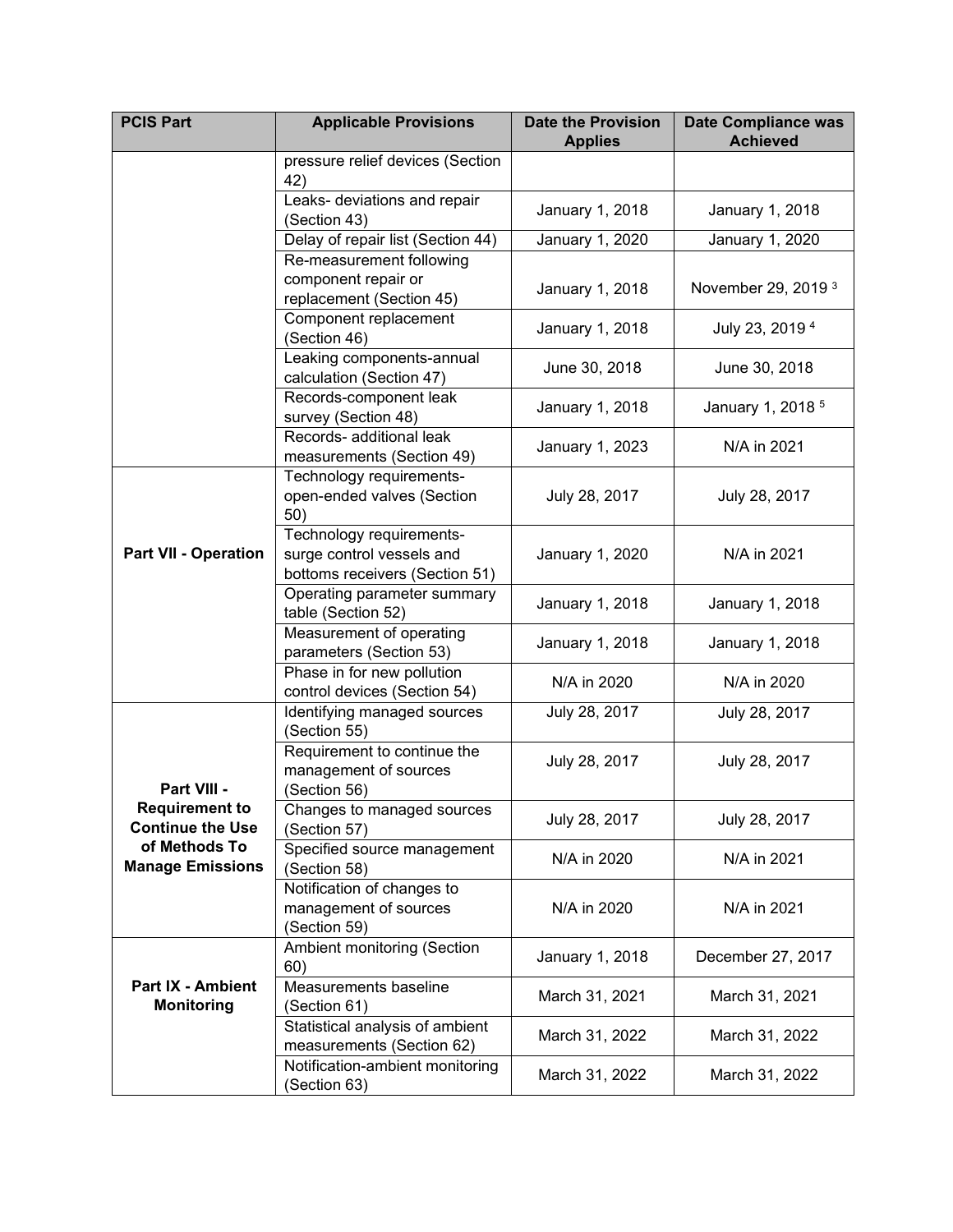| <b>PCIS Part</b>                | <b>Applicable Provisions</b>                         | <b>Date the Provision</b><br><b>Applies</b> | <b>Date Compliance was</b><br><b>Achieved</b> |
|---------------------------------|------------------------------------------------------|---------------------------------------------|-----------------------------------------------|
|                                 | <b>Complaints procedure (Section</b><br>64)          | July 28, 2017                               | July 28, 2017                                 |
| Part X -<br>Complaints,         | Annual summary reports<br>(Section 65)               | January 1, 2019                             | March 31, 2019                                |
| <b>Records and</b><br>Reporting | Public reporting- ambient<br>monitoring (Section 66) | January 1, 2018                             | December 28, 2017                             |
|                                 | Records (Section 67)                                 | July 28, 2017                               | July 28, 2017                                 |

#### **Notes to Table 1:**

- <sup>1</sup> NOVA Chemicals Corunna Site was registered under the PCIS on July 28, 2017.
- <sup>2</sup> The inspection was performed during the first tank outage in accordance with subsection 16(3).
- $^3$  The re-measurement was the first required under Section 45
- $4$  The component replacement was the first required under Section 46
- <sup>5</sup> The record required by subsection 48(2) was completed on June 30, 2018.
- <sup>6</sup> The site must be in compliance by October 31, 2022, as per an abatement plan approved by the MECP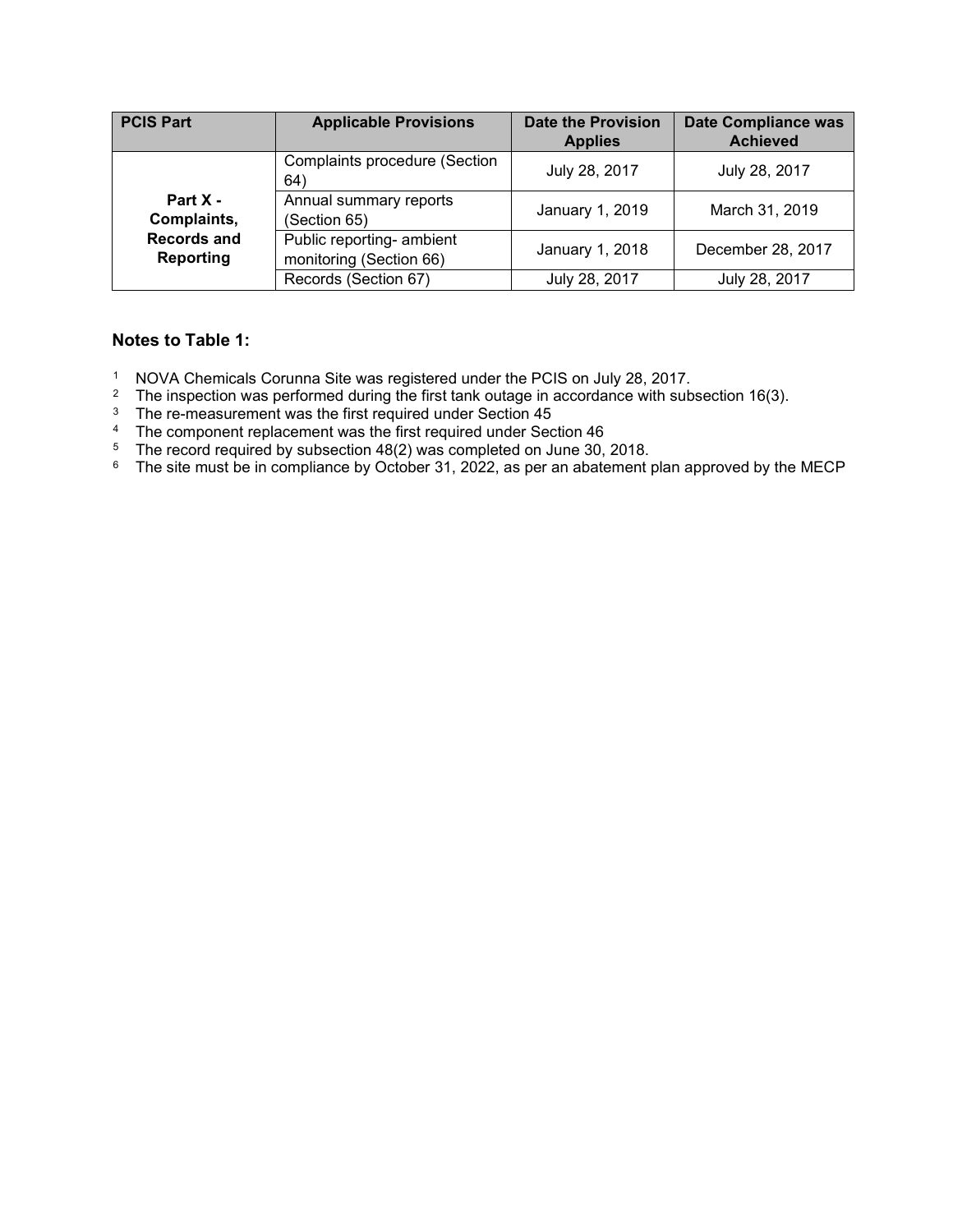Table 1 summarizes the provisions of the PCIS which apply to the Site, the date on which each provision applies to the Site, and if compliance of the provision has been achieved, the date on which it was achieved.

| <b>PCIS Part</b>   | <b>Applicable Provisions</b>                    | <b>Date the Provision</b>  | <b>Date Compliance was</b> |
|--------------------|-------------------------------------------------|----------------------------|----------------------------|
|                    |                                                 | <b>Applies</b>             | <b>Achieved</b>            |
| Part 1 - General   | Definitions (Section 1)                         | N/A                        | N/A                        |
|                    | Application (Section 2)                         | N/A                        | N/A                        |
|                    | Leak measurement                                | July 28, 2017 <sup>1</sup> | July 28, 2017              |
|                    | instrumentation (Section 3)                     |                            |                            |
|                    | Closed systems (Section 4)                      | July 28, 2017              | July 28, 2017              |
|                    | Flare (Section 5)                               | January 1, 2020            | January 1, 2020            |
|                    | Air pollution control devices                   | July 28, 2017              | July 28, 2017              |
| Part II -          | (Section 6)                                     |                            |                            |
| Performance        | Requirement to detect leaks                     | July 28, 2017              | July 28, 2017              |
|                    | (Section 7)                                     |                            |                            |
|                    | Notification-performance                        | July 28, 2017              | N/A in 2020                |
|                    | requirements (Section 8)                        |                            |                            |
|                    | Storage vessels identification                  | July 28, 2017              | July 28, 2017              |
|                    | (Section 9)                                     |                            |                            |
|                    | Storage vessels- application                    | January 1, 2018            | January 1, 2018            |
|                    | (Section 10)                                    |                            |                            |
|                    | Floating roof- requirement to                   | January 1, 2018            | January 1, 2018            |
|                    | float (Section 11)                              |                            |                            |
|                    |                                                 |                            |                            |
| Part III - Storage | Internal floating roof -rim seal                | N/A in 2020                | N/A in 2020                |
| <b>Vessels</b>     | requirements (Section 12)                       |                            |                            |
|                    | External floating roof- rim seal                | January 1, 2025            | N/A in 2020                |
|                    | requirements (Section 13)                       |                            |                            |
|                    | Floating roof deck fittings                     | January 1, 2025            | N/A in 2020                |
|                    | (Section 14)                                    |                            | N/A in 2020                |
|                    | Deck covers-requirement to be                   | January 1, 2025            |                            |
|                    | closed (Section 15)                             |                            |                            |
|                    | Floating roof-visual inspection<br>(Section 16) | January 1, 2018            | July 18, 2019 <sup>2</sup> |
|                    | Storage vessels-OGI                             |                            |                            |
|                    | inspection (Section 17)                         | January 1, 2018            | January 1, 2018            |
|                    | Floating roof-seal gap                          |                            |                            |
|                    | inspection (Section 18)                         | January 1, 2018            | N/A in 2020                |
|                    | Storage vessel repair (Section                  |                            |                            |
|                    | 19)                                             | January 1, 2018            | January 1, 2018            |
|                    | Requirement to notify-recurring                 |                            |                            |
|                    | repair (Section 20)                             | January 1, 2018            | January 1, 2018            |
|                    | Storage vessels in benzene                      |                            |                            |
|                    | service-general record (Section                 | July 28, 2017              | July 28, 2017              |
|                    | 21)                                             |                            |                            |
|                    | Storage vessel inspection                       |                            |                            |
|                    | record (Section 22)                             | January 1, 2018            | January 1, 2018            |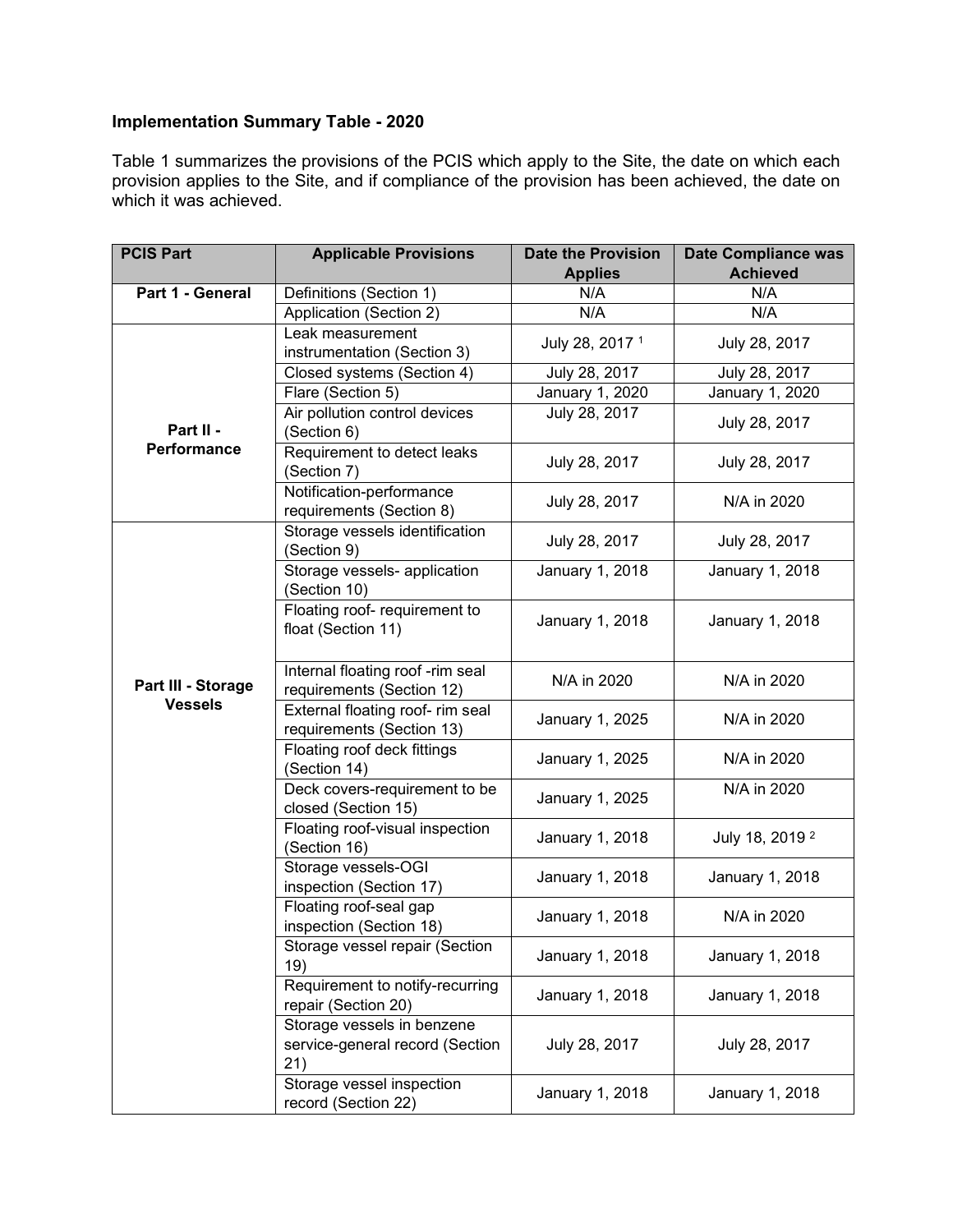|                                                                    | Rim seal gap report-storage<br>vessels (Section 23)                                                | N/A in 2020        | N/A in 2020      |
|--------------------------------------------------------------------|----------------------------------------------------------------------------------------------------|--------------------|------------------|
|                                                                    | Primary oil-water separators-<br>requirement selection (Section<br>24)                             | March 1, 2018      | October 26, 2017 |
|                                                                    | Primary oil-water separators-<br>monitor and control<br>requirements (Section 25)                  | July 1, 2018       | July 1, 2018     |
|                                                                    | Primary oil-water separators<br>floating roof-requirement to<br>float (Section 26)                 | September 30, 2021 | N/A in 2020      |
|                                                                    | Primary oil-water separators<br>floating roof-rim seal gap<br>inspection (Section 27)              | September 30, 2021 | N/A in 2020      |
|                                                                    | Primary oil-water separator-<br>OGI inspection (Section 28)                                        | September 30, 2021 | N/A in 2020      |
| Part IV - Air<br><b>Emissions from</b><br><b>Industrial Sewage</b> | Primary oil-water separator<br>repair (Section 29)                                                 | September 30, 2021 | N/A in 2020      |
|                                                                    | Primary oil-water separator<br>record- general (Section 30)                                        | March 1, 2018      | March 1, 2018    |
|                                                                    | Primary oil-water separator<br>inspection record (Section 31)                                      | September 30, 2021 | N/A in 2020      |
|                                                                    | Rim seal gap report- primary<br>oil-water separator (Section 31)                                   | September 30, 2021 | N/A in 2020      |
|                                                                    | Rim seal gap report- primary<br>oil-water separator (Section 32)                                   | September 30, 2021 | N/A in 2020      |
|                                                                    | Drains and maintenance<br>access points-measurement<br>and control requirements<br>(Section 33)    | July 1, 2019       | July 1, 2019     |
|                                                                    | Drains and maintenance<br>access points-measurement<br>and control record (Section 34)             | July 1, 2019       | July 1, 2019     |
| Part V - Product<br>Loading                                        | Benzene-containing product<br>loading operations- application<br>(Section 35 and 36)               | July 28, 2017      | July 28, 2017    |
|                                                                    | Vapour-tight cargo tanks<br>(Section 37)                                                           | July 1, 2018       | July 28, 2017    |
|                                                                    | Component identification<br>(Section 38)                                                           | July 28, 2017      | July 28, 2017    |
| Part VI - Leak<br><b>Detection and</b><br>Repair                   | Component leak survey-<br>general (Section 39)                                                     | January 1, 2018    | January 1, 2018  |
|                                                                    | Component leak survey-<br>assessment and measurement<br>of leaks (Section 40)                      | January 1, 2018    | January 1, 2018  |
|                                                                    | Component leak survey plan<br>(Section 41)                                                         | April 30, 2018     | April 30, 2018   |
|                                                                    | Additional leak measurements-<br>pumps, compressors and<br>pressure relief devices (Section<br>42) | January 1, 2023    | N/A in 2020      |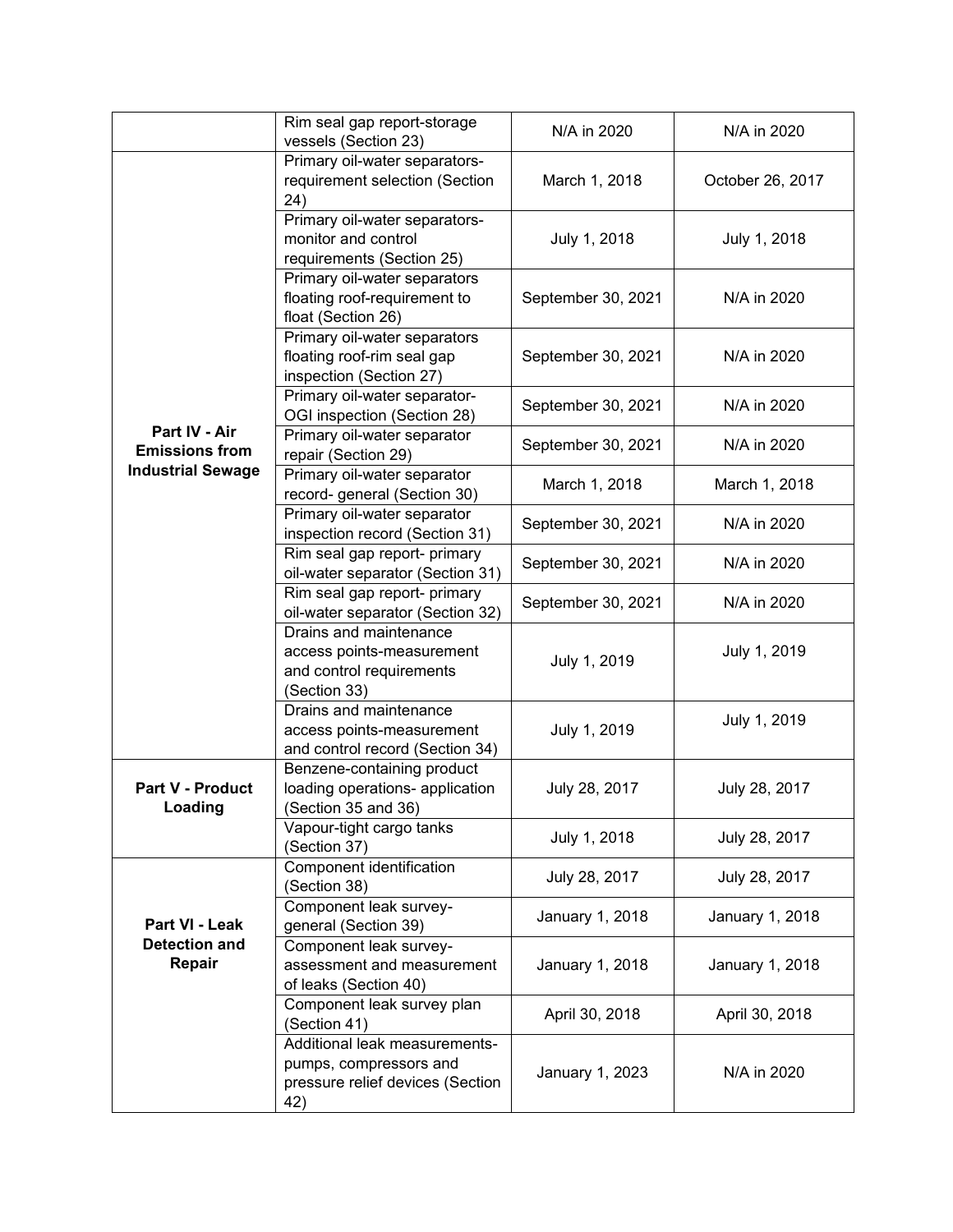|                                                  | Leaks- deviations and repair<br>(Section 43)                                            | January 1, 2018 | January 1, 2018                |
|--------------------------------------------------|-----------------------------------------------------------------------------------------|-----------------|--------------------------------|
|                                                  | Delay of repair list (Section 44)                                                       | January 1, 2020 | January 1, 2020                |
|                                                  | Re-measurement following                                                                |                 |                                |
|                                                  | component repair or<br>replacement (Section 45)                                         | January 1, 2018 | November 29, 2019 <sup>3</sup> |
|                                                  | Component replacement<br>(Section 46)                                                   | January 1, 2018 | July 23, 2019 <sup>4</sup>     |
|                                                  | Leaking components-annual<br>calculation (Section 47)                                   | June 30, 2018   | June 30, 2018                  |
|                                                  | Records-component leak<br>survey (Section 48)                                           | January 1, 2018 | January 1, 2018 <sup>5</sup>   |
|                                                  | Records- additional leak<br>measurements (Section 49)                                   | January 1, 2023 | N/A in 2020                    |
|                                                  | Technology requirements-<br>open-ended valves (Section<br>50)                           | July 28, 2017   | July 28, 2017                  |
| <b>Part VII - Operation</b>                      | Technology requirements-<br>surge control vessels and<br>bottoms receivers (Section 51) | January 1, 2020 | N/A in 2020                    |
|                                                  | Operating parameter summary<br>table (Section 52)                                       | January 1, 2018 | January 1, 2018                |
|                                                  | Measurement of operating<br>parameters (Section 53)                                     | January 1, 2018 | January 1, 2018                |
|                                                  | Phase in for new pollution<br>control devices (Section 54)                              | N/A in 2020     | N/A in 2020                    |
|                                                  | Identifying managed sources<br>(Section 55)                                             | July 28, 2017   | July 28, 2017                  |
| Part VIII -                                      | Requirement to continue the<br>management of sources<br>(Section 56)                    | July 28, 2017   | July 28, 2017                  |
| <b>Requirement to</b><br><b>Continue the Use</b> | Changes to managed sources<br>(Section 57)                                              | July 28, 2017   | July 28, 2017                  |
| of Methods To<br><b>Manage Emissions</b>         | Specified source management<br>(Section 58)                                             | N/A in 2020     | N/A in 2020                    |
|                                                  | Notification of changes to<br>management of sources<br>(Section 59)                     | N/A in 2020     | N/A in 2020                    |
|                                                  | Ambient monitoring (Section<br>60)                                                      | January 1, 2018 | December 27, 2017              |
| <b>Part IX - Ambient</b><br><b>Monitoring</b>    | Measurements baseline<br>(Section 61)                                                   | March 31, 2021  | March 31, 2021                 |
|                                                  | Statistical analysis of ambient<br>measurements (Section 62)                            | March 31, 2022  | N/A in 2020                    |
|                                                  | Notification-ambient monitoring<br>(Section 63)                                         | March 31, 2022  | N/A in 2020                    |
|                                                  | <b>Complaints procedure (Section</b><br>64)                                             | July 28, 2017   | July 28, 2017                  |
| Part X -<br>Complaints,                          | Annual summary reports<br>(Section 65)                                                  | January 1, 2019 | March 31, 2019                 |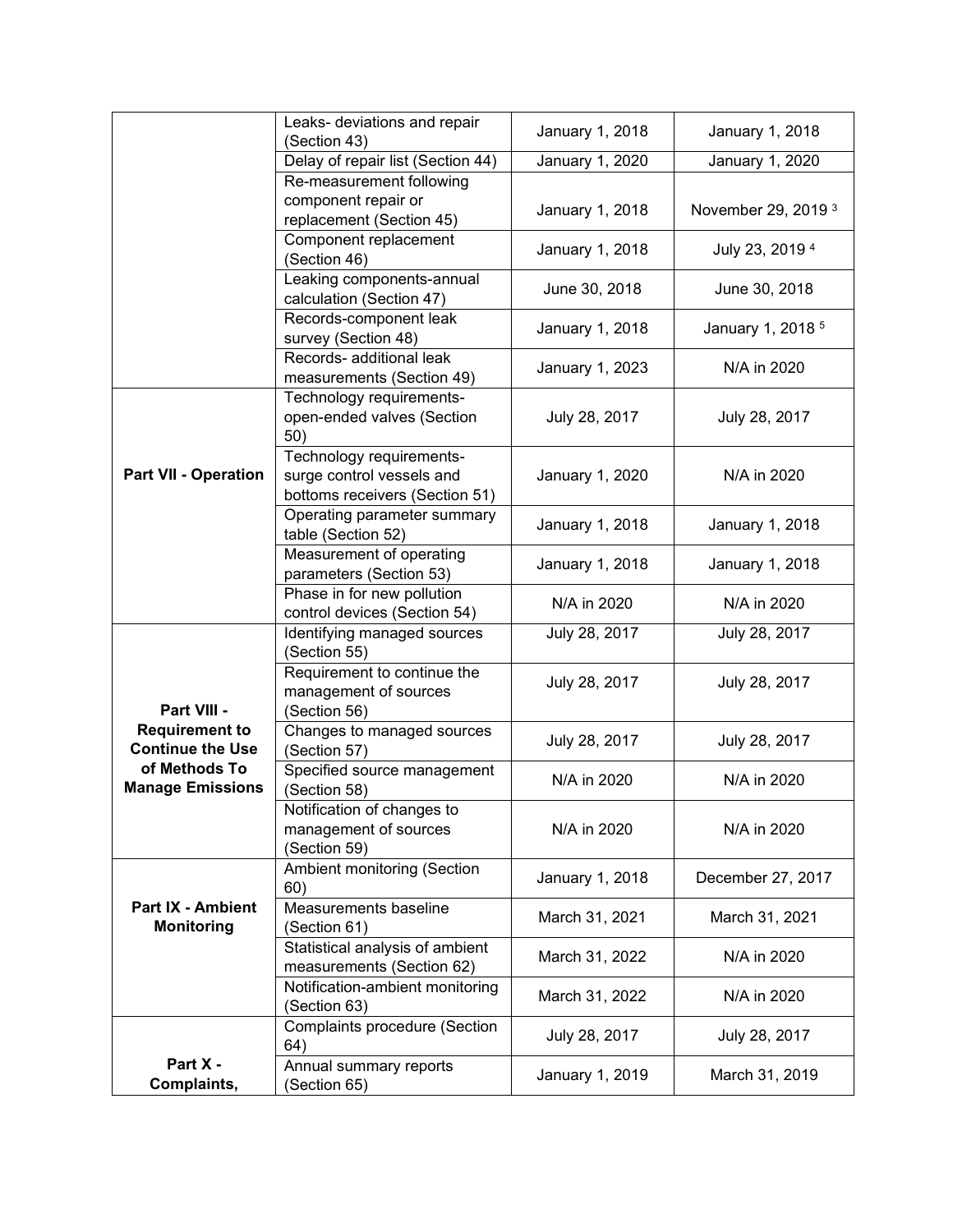| Records and<br>Reporting | Public reporting- ambient<br>monitoring (Section 66) | January 1, 2018 | December 28, 2017 |
|--------------------------|------------------------------------------------------|-----------------|-------------------|
|                          | Records (Section 67)                                 | July 28, 2017   | July 28, 2017     |

#### **Notes to Table 1:**

- 
- <sup>1</sup> NOVA Chemicals' Corunna Site was registered under the PCIS on July 28, 2017.<br><sup>2</sup> The inspection was performed during the first tank outage in accordance with subsection 16(3).
- 
- $^3$  The re-measurement was the first required under Section 45<br><sup>4</sup> The component replacement was the first required under Section 46
- $5$  The record required by subsection 48(2) was completed on June 30, 2018.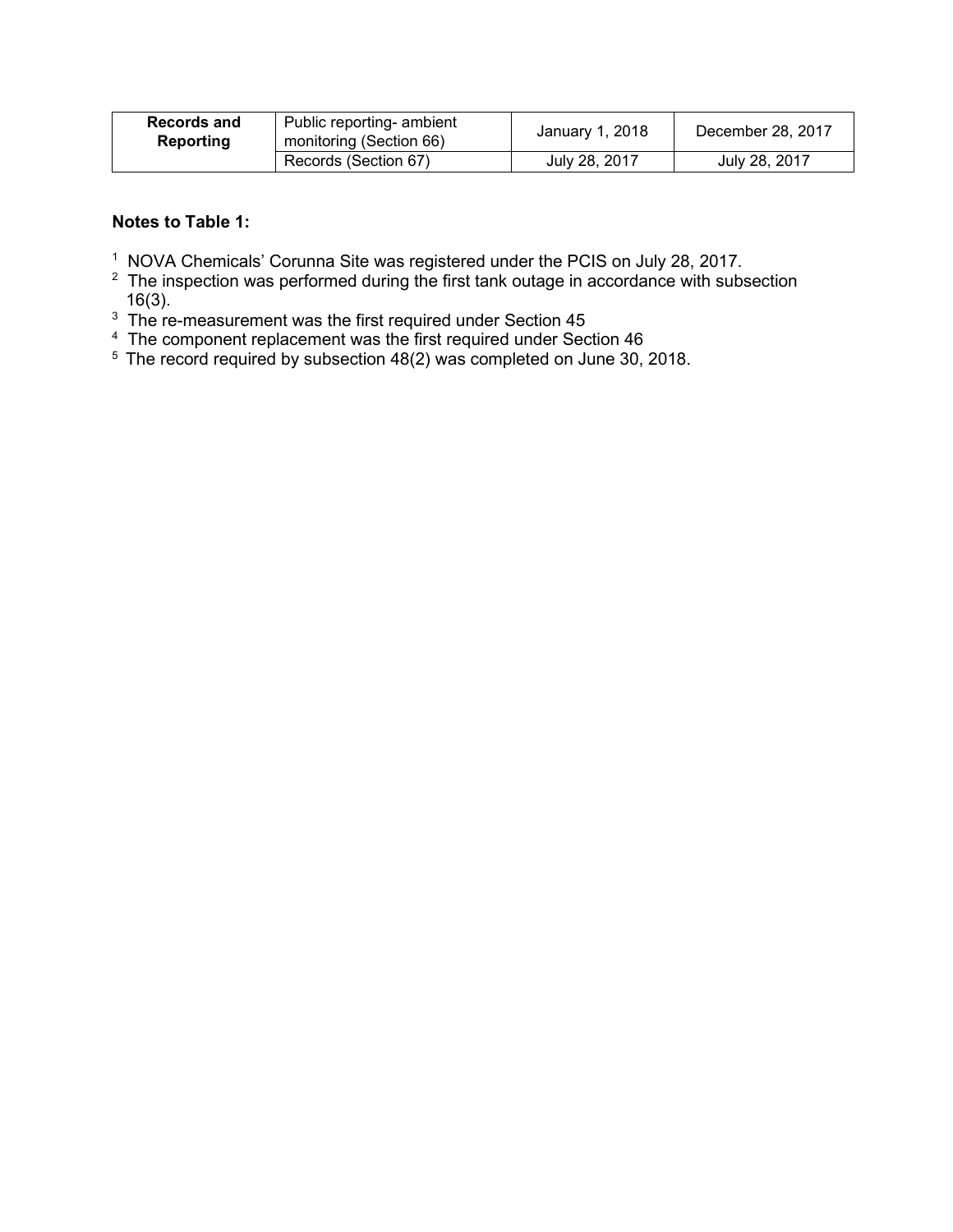This table summarizes the provisions of the PCIS which apply to the Site, the date on which each provision applies to the Site, and if compliance of the provision has been achieved, the date on which it was achieved.

| <b>PCIS Part</b>                     | <b>Applicable Provisions</b>                                         | <b>Date the Provision</b><br><b>Applies</b> | <b>Date Compliance</b><br>was Achieved          |
|--------------------------------------|----------------------------------------------------------------------|---------------------------------------------|-------------------------------------------------|
| Part 1 - General                     | Definitions (Section 1)                                              | N/A                                         | N/A                                             |
|                                      | Application (Section 2)                                              | N/A                                         | N/A                                             |
|                                      | Leak measurement<br>instrumentation (Section 3)                      | July 28, 2017 <sup>1</sup>                  | July 28, 2017                                   |
|                                      | Closed systems (Section 4)                                           | July 28, 2017                               | July 28, 2017                                   |
|                                      | Flare (Section 5)                                                    | January 1, 2020                             | January 1, 2020                                 |
| Part II -                            | Air pollution control devices<br>(Section 6)                         | July 28, 2017                               | July 28, 2017                                   |
| Performance                          | Requirement to detect leaks<br>(Section 7)                           | July 28, 2017                               | July 28, 2017                                   |
|                                      | Notification-performance<br>requirements (Section 8)                 | July 28, 2017                               | N/A in 2019                                     |
|                                      | Storage vessels identification<br>(Section 9)                        | July 28, 2017                               | July 28, 2017                                   |
|                                      | Storage vessels- application<br>(Section 10)                         | January 1, 2018                             | <b>January 1, 2018</b>                          |
|                                      | Floating roof- requirement to<br>float (Section 11)                  | January 1, 2018                             | January 1, 2018                                 |
|                                      | Internal floating roof -rim seal<br>requirements (Section 12)        | N/A in 2019                                 | N/A in 2019                                     |
| Part III - Storage<br><b>Vessels</b> | External floating roof- rim seal<br>requirements (Section 13)        | January 1, 2025                             | N/A in 2019                                     |
|                                      | Floating roof deck fittings<br>(Section 14)                          | January 1, 2025                             | N/A in 2019                                     |
|                                      | Deck covers-requirement to be<br>closed (Section 15)                 | January 1, 2025                             | N/A in 2019                                     |
|                                      | Floating roof-visual inspection<br>(Section 16)                      | January 1, 2018                             | July 18, 2019 <sup>2</sup>                      |
|                                      | Storage vessels-OGI inspection<br>(Section 17)                       | January 1, 2018                             | January 1, 2018                                 |
|                                      | Floating roof-seal gap<br>inspection (Section 18)                    | January 1, 2018                             | Compliance<br>requirements not yet<br>triggered |
|                                      | Storage vessel repair (Section<br>19)                                | January 1, 2018                             | January 1, 2018                                 |
|                                      | Requirement to notify-recurring<br>repair (Section 20)               | January 1, 2018                             | January 1, 2018                                 |
|                                      | Storage vessels in benzene<br>service-general record (Section<br>21) | July 28, 2017                               | July 28, 2017                                   |
|                                      | Storage vessel inspection<br>record (Section 22)                     | January 1, 2018                             | January 1, 2018                                 |
|                                      | Rim seal gap report-storage<br>vessels (Section 23)                  | N/A in 2019                                 | N/A in 2019                                     |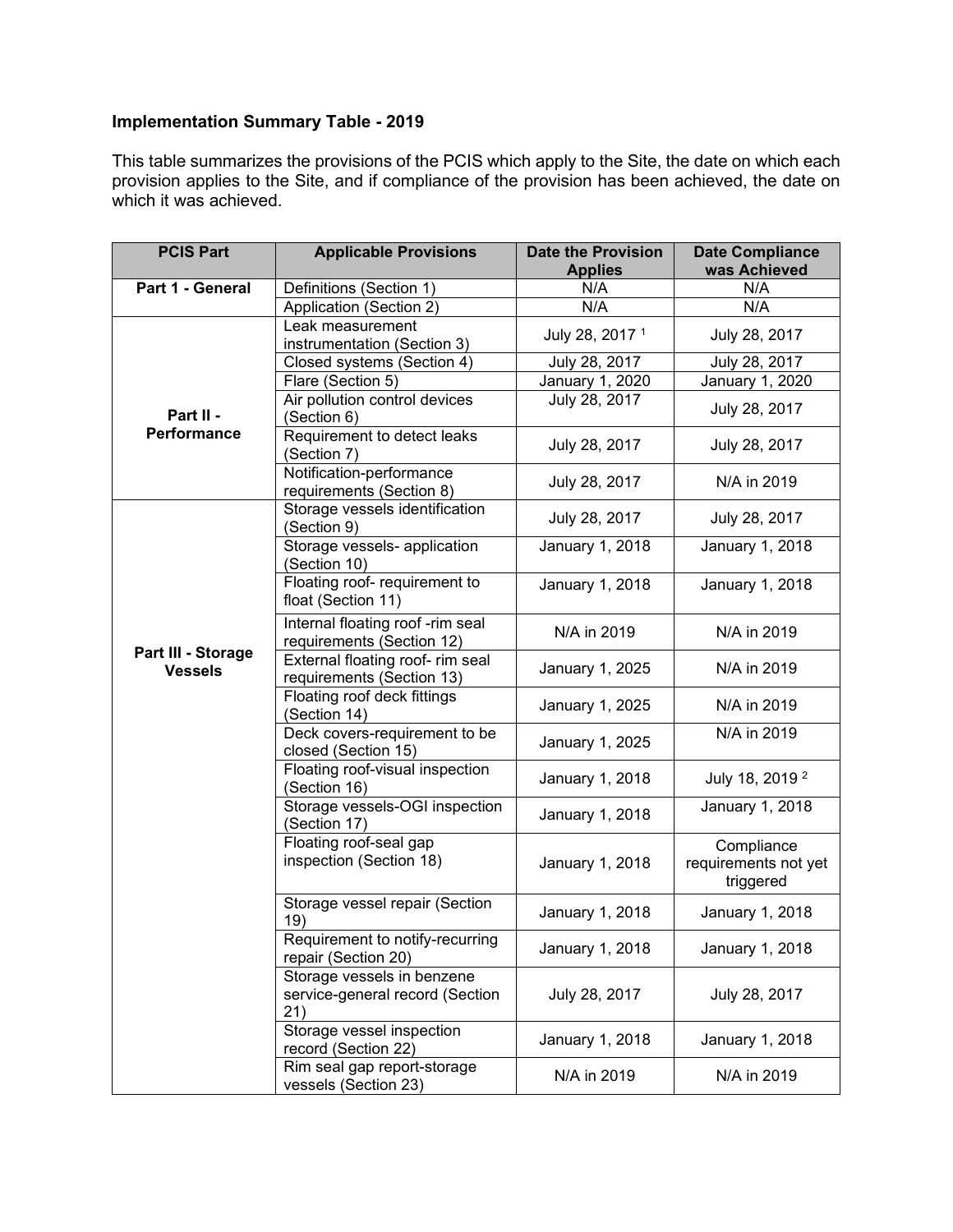|                                        | Primary oil-water separators-<br>requirement selection (Section<br>24)                             | March 1, 2018         | October 26, 2017               |
|----------------------------------------|----------------------------------------------------------------------------------------------------|-----------------------|--------------------------------|
|                                        | Primary oil-water separators-<br>monitor and control<br>requirements (Section 25)                  | July 1, 2018          | July 1, 2018                   |
|                                        | Primary oil-water separators<br>floating roof-requirement to float<br>(Section 26)                 | September 30,<br>2021 | N/A in 2019                    |
|                                        | Primary oil-water separators<br>floating roof-rim seal gap<br>inspection (Section 27)              | September 30,<br>2021 | N/A in 2019                    |
|                                        | Primary oil-water separator-<br>OGI inspection (Section 28)                                        | September 30,<br>2021 | N/A in 2019                    |
| Part IV - Air<br><b>Emissions from</b> | Primary oil-water separator<br>repair (Section 29)                                                 | September 30,<br>2021 | N/A in 2019                    |
| <b>Industrial Sewage</b>               | Primary oil-water separator<br>record- general (Section 30)                                        | March 1, 2018         | March 1, 2018                  |
|                                        | Primary oil-water separator<br>inspection record (Section 31)                                      | September 30,<br>2021 | N/A in 2019                    |
|                                        | Rim seal gap report- primary oil-<br>water separator (Section 31)                                  | September 30,<br>2021 | N/A in 2019                    |
|                                        | Rim seal gap report- primary oil-<br>water separator (Section 32)                                  | September 30,<br>2021 | N/A in 2019                    |
|                                        | Drains and maintenance access<br>points-measurement and control<br>requirements (Section 33)       | July 1, 2019          | July 1, 2019                   |
|                                        | Drains and maintenance access<br>points-measurement and control<br>record (Section 34)             | July 1, 2019          | July 1, 2019                   |
| Part V - Product<br>Loading            | Benzene-containing product<br>loading operations- application<br>(Section 35 and 36)               | July 28, 2017         | July 28, 2017                  |
|                                        | Vapour-tight cargo tanks<br>(Section 37)                                                           | July 1, 2018          | July 28, 2017                  |
|                                        | Component identification<br>(Section 38)                                                           | July 28, 2017         | July 28, 2017                  |
| Part VI - Leak                         | Component leak survey-general<br>(Section 39)                                                      | January 1, 2018       | January 1, 2018                |
| <b>Detection and</b><br>Repair         | Component leak survey-<br>assessment and measurement<br>of leaks (Section 40)                      | January 1, 2018       | January 1, 2018                |
|                                        | Component leak survey plan<br>(Section 41)                                                         | April 30, 2018        | April 30, 2018                 |
|                                        | Additional leak measurements-<br>pumps, compressors and<br>pressure relief devices (Section<br>42) | January 1, 2023       | N/A in 2019                    |
|                                        | Leaks- deviations and repair<br>(Section 43)                                                       | January 1, 2018       | January 1, 2018                |
|                                        | Delay of repair list (Section 44)                                                                  | January 1, 2020       | N/A in 2019                    |
|                                        | Re-measurement following<br>component repair or<br>replacement (Section 45)                        | January 1, 2018       | November 29, 2019 <sup>3</sup> |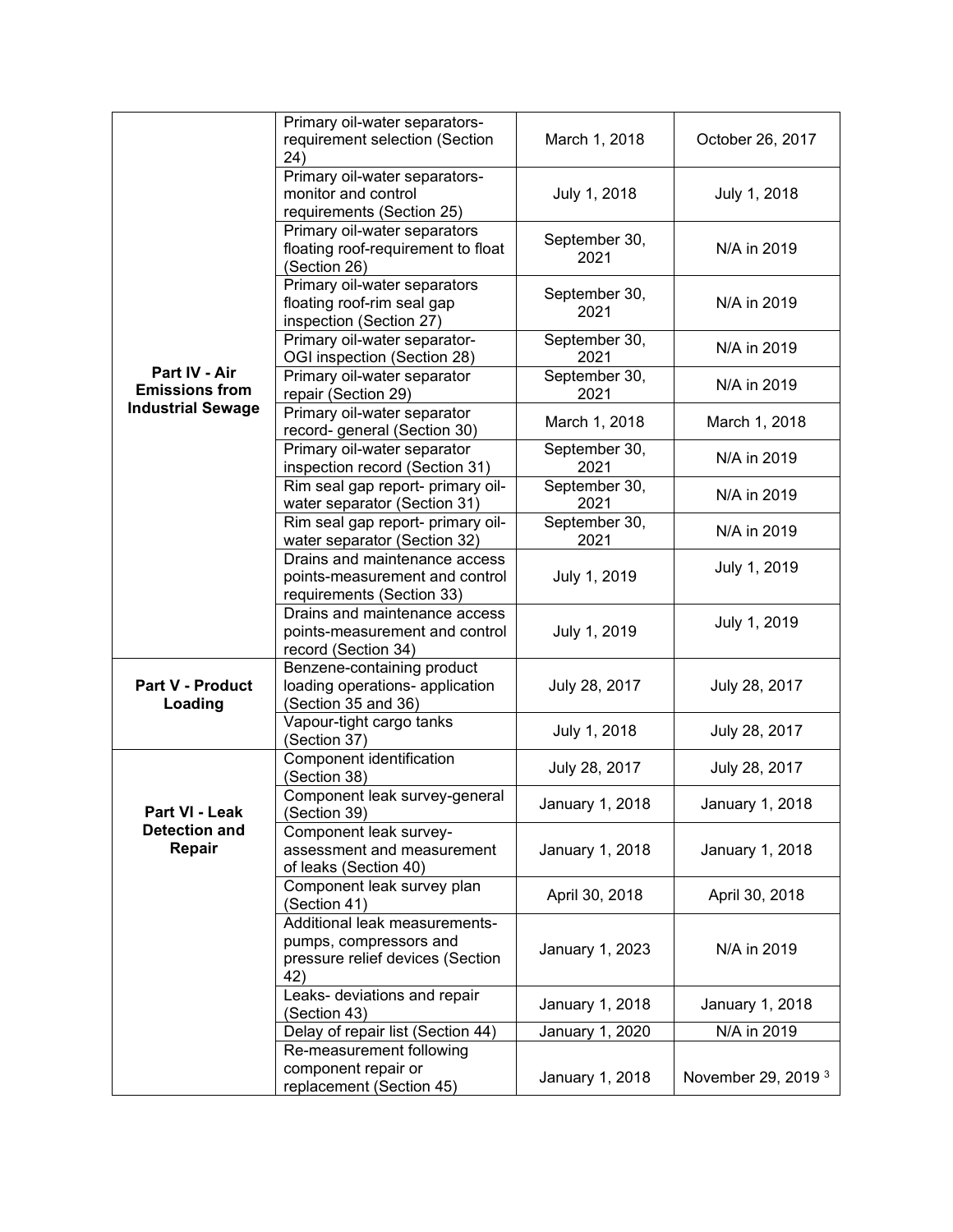|                                                  | Component replacement<br>(Section 46)                                                   | January 1, 2018 | July 23, 2019 4              |
|--------------------------------------------------|-----------------------------------------------------------------------------------------|-----------------|------------------------------|
|                                                  | Leaking components-annual<br>calculation (Section 47)                                   | June 30, 2018   | June 30, 2018                |
|                                                  | Records-component leak survey<br>(Section 48)                                           | January 1, 2018 | January 1, 2018 <sup>5</sup> |
|                                                  | Records- additional leak<br>measurements (Section 49)                                   | January 1, 2023 | N/A in 2019                  |
|                                                  | Technology requirements-<br>open-ended valves (Section 50)                              | July 28, 2017   | July 28, 2017                |
| <b>Part VII - Operation</b>                      | Technology requirements- surge<br>control vessels and bottoms<br>receivers (Section 51) | January 1, 2020 | N/A in 2019                  |
|                                                  | Operating parameter summary<br>table (Section 52)                                       | January 1, 2018 | January 1, 2018              |
|                                                  | Measurement of operating<br>parameters (Section 53)                                     | January 1, 2018 | January 1, 2018              |
|                                                  | Phase in for new pollution<br>control devices (Section 54)                              | N/A in 2019     | N/A in 2019                  |
|                                                  | Identifying managed sources<br>(Section 55)                                             | July 28, 2017   | July 28, 2017                |
| Part VIII -                                      | Requirement to continue the<br>management of sources<br>(Section 56)                    | July 28, 2017   | July 28, 2017                |
| <b>Requirement to</b><br><b>Continue The Use</b> | Changes to managed sources<br>(Section 57)                                              | July 28, 2017   | July 28, 2017                |
| of Methods To<br><b>Manage Emissions</b>         | Specified source management<br>(Section 58)                                             | N/A in 2019     | N/A in 2019                  |
|                                                  | Notification of changes to<br>management of sources<br>(Section 59)                     | N/A in 2019     | N/A in 2019                  |
|                                                  | Ambient monitoring (Section 60)                                                         | January 1, 2018 | December 27, 2017            |
| <b>Part IX - Ambient</b>                         | Measurements baseline<br>(Section 61)                                                   | March 31, 2021  | N/A in 2019                  |
| <b>Monitoring</b>                                | Statistical analysis of ambient<br>measurements (Section 62)                            | March 31, 2022  | N/A in 2019                  |
|                                                  | Notification-ambient monitoring<br>(Section 63)                                         | March 31, 2022  | N/A in 2019                  |
|                                                  | <b>Complaints procedure (Section</b><br>64)                                             | July 28, 2017   | July 28, 2017                |
| Part X -<br>Complaints,                          | Annual summary reports<br>(Section 65)                                                  | January 1, 2019 | March 31, 2019               |
| <b>Records and</b><br><b>Reporting</b>           | Public reporting- ambient<br>monitoring (Section 66)                                    | January 1, 2018 | December 28, 2017            |
|                                                  | Records (Section 67)                                                                    | July 28, 2017   | July 28, 2017                |

#### **Notes:**

<sup>1</sup> NOVA Chemicals' Corunna Site was registered under the PCIS on July 28, 2017.<br><sup>2</sup> The inspection was performed during the first tank outage in accordance with subsection 16(3).<br><sup>3</sup> The re-measurement was the first re

 $^4\,$  The component replacement was the first required under Section 46

 $5$  The record required by subsection 48(2) was completed on June 30, 2018.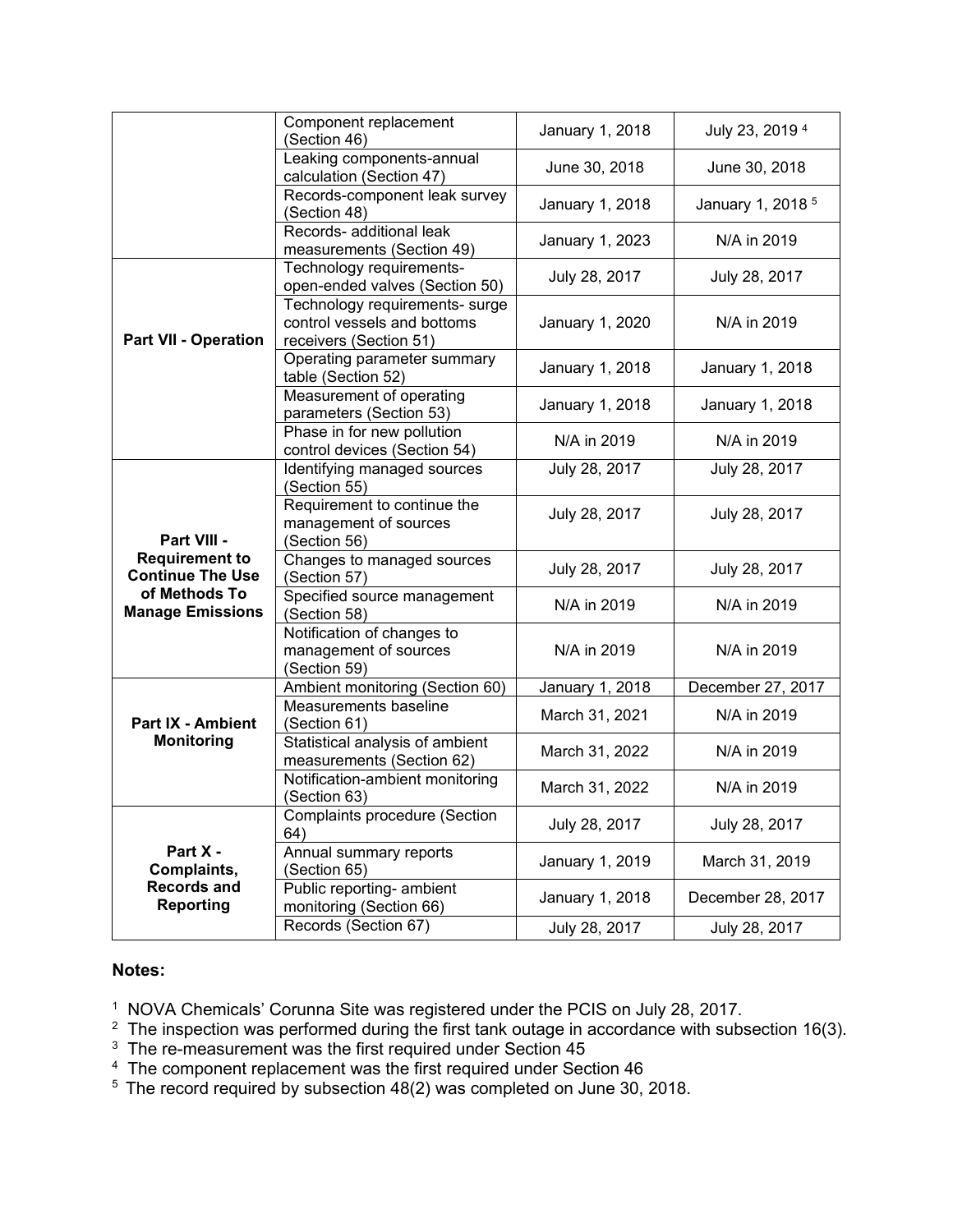This table summarizes the provisions of the PCIS which apply to the Site, the date on which each provision applies to the Site, and if compliance of the provision has been achieved, the date on which it was achieved.

| <b>PCIS Part</b>                     | <b>Applicable Provisions</b>                                         | <b>Date the Provision</b><br><b>Applies</b> | <b>Date Compliance</b><br>was Achieved          |
|--------------------------------------|----------------------------------------------------------------------|---------------------------------------------|-------------------------------------------------|
| Part 1 - General                     | Definitions (Section 1)                                              | N/A                                         | N/A                                             |
|                                      | Application (Section 2)                                              | N/A                                         | N/A                                             |
|                                      | Leak measurement<br>instrumentation (Section 3)                      | July 28, 2017 (1)                           | July 28, 2017                                   |
|                                      | Closed systems (Section 4)                                           | July 28, 2017                               | July 28, 2017                                   |
|                                      | Flare (Section 5)                                                    | January 1, 2020                             | N/A                                             |
| Part II -                            | Air pollution control devices<br>(Section 6)                         | July 28, 2017                               | July 28, 2017                                   |
| Performance                          | Requirement to detect leaks<br>(Section 7)                           | July 28, 2017                               | July 28, 2017                                   |
|                                      | Notification-performance<br>requirements (Section 8)                 | July 28, 2017                               | N/A in 2018                                     |
|                                      | Storage vessels identification<br>(Section 9)                        | July 28, 2017                               | July 28, 2017                                   |
|                                      | Storage vessels- application<br>(Section 10)                         | January 1, 2018                             | January 1, 2018                                 |
|                                      | Floating roof- requirement to<br>float (Section 11)                  | January 1, 2018                             | January 1, 2018                                 |
| Part III - Storage<br><b>Vessels</b> | Internal floating roof -rim seal<br>requirements (Section 12)        | N/A in 2018                                 | N/A in 2018                                     |
|                                      | External floating roof- rim seal<br>requirements (Section 13)        | January 1, 2025                             | N/A in 2018                                     |
|                                      | Floating roof deck fittings<br>(Section 14)                          | January 1, 2025                             | N/A in 2018                                     |
|                                      | Deck covers-requirement to be<br>closed (Section 15)                 | January 1, 2025                             | N/A in 2018                                     |
|                                      | Floating roof-visual inspection<br>(Section 16)                      | January 1, 2018                             | N/A in 2018                                     |
|                                      | Storage vessels-OGI inspection<br>(Section 17)                       | January 1, 2018                             | January 1, 2018                                 |
|                                      | Floating roof-seal gap<br>inspection (Section 18)                    | January 1, 2018                             | Compliance<br>requirements not<br>triggered yet |
|                                      | Storage vessel repair (Section<br>19)                                | January 1, 2018                             | January 1, 2018 (2)                             |
|                                      | Requirement to notify-recurring<br>repair (Section 20)               | January 1, 2018                             | January 1, 2018                                 |
|                                      | Storage vessels in benzene<br>service-general record (Section<br>21) | July 28, 2017                               | July 28, 2017                                   |
|                                      | Storage vessel inspection<br>record (Section 22)                     | January 1, 2018                             | January 1, 2018                                 |
|                                      | Rim seal gap report-storage<br>vessels (Section 23)                  | N/A in 2018                                 | N/A in 2018                                     |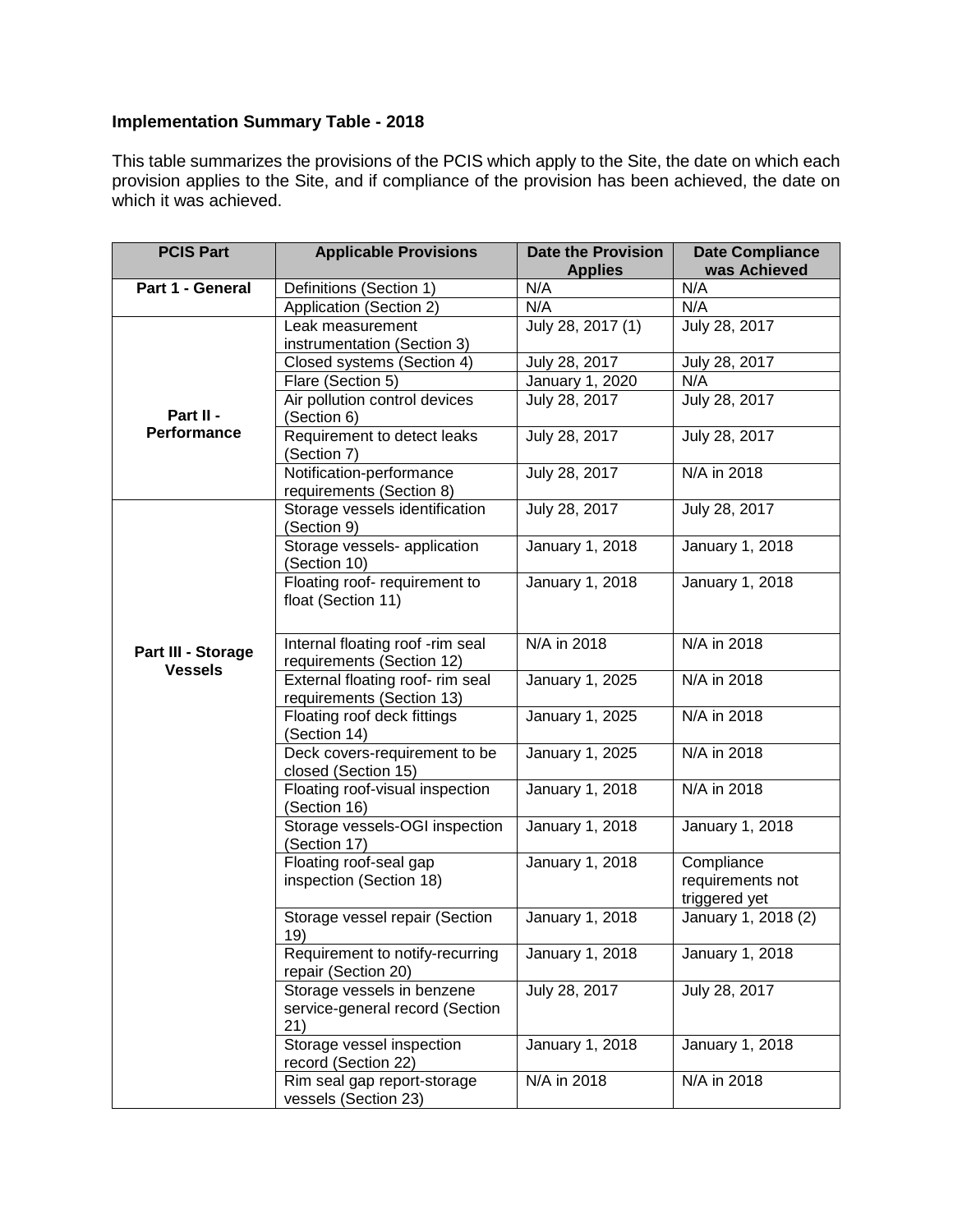| <b>PCIS Part</b>                                                   | <b>Applicable Provisions</b>                                                                       | <b>Date the Provision</b><br><b>Applies</b> | <b>Date Compliance</b><br>was Achieved |
|--------------------------------------------------------------------|----------------------------------------------------------------------------------------------------|---------------------------------------------|----------------------------------------|
| Part IV - Air<br><b>Emissions from</b><br><b>Industrial Sewage</b> | Primary oil-water separators-<br>requirement selection (Section<br>24)                             | March 1, 2018                               | October 26, 2017                       |
|                                                                    | Primary oil-water separators-<br>monitor and control<br>requirements (Section 25)                  | July 1, 2018                                | July 1, 2018                           |
|                                                                    | Primary oil-water separators<br>floating roof-requirement to float<br>(Section 26)                 | N/A in 2018                                 | N/A in 2018                            |
|                                                                    | Primary oil-water separators<br>floating roof-rim seal gap<br>inspection (Section 27)              | N/A in 2018                                 | N/A in 2018                            |
|                                                                    | Primary oil-water separator-<br>OGI inspection (Section 28)                                        | N/A in 2018                                 | N/A in 2018                            |
|                                                                    | Primary oil-water separator<br>repair (Section 29)                                                 | N/A in 2018                                 | N/A in 2018                            |
|                                                                    | Primary oil-water separator<br>record- general (Section 30)                                        | March 1, 2018                               | March 1, 2018                          |
|                                                                    | Primary oil-water separator<br>inspection record (Section 31)                                      | N/A in 2018                                 | N/A in 2018                            |
|                                                                    | Rim seal gap report- primary oil-<br>water separator (Section 31)                                  | N/A in 2018                                 | N/A in 2018                            |
|                                                                    | Rim seal gap report- primary oil-<br>water separator (Section 32)                                  | N/A in 2018                                 | N/A in 2018                            |
|                                                                    | Drains and maintenance access<br>points-measurement and control<br>requirements (Section 33)       | July 1, 2019                                | N/A in 2018                            |
|                                                                    | Drains and maintenance access<br>points-measurement and control<br>record (Section 34)             | July 1, 2019                                | N/A in 2018                            |
| <b>Part V - Product</b><br>Loading                                 | Benzene-containing product<br>loading operations- application<br>(Section 35 and 36)               | July 28, 2017                               | July 28, 2017                          |
|                                                                    | Vapour-tight cargo tanks<br>(Section 37)                                                           | July 1, 2018                                | July 28, 2017                          |
| Part VI - Leak<br><b>Detection and</b><br>Repair                   | Component identification<br>(Section 38)                                                           | July 28, 2017                               | July 28, 2017                          |
|                                                                    | Component leak survey-general<br>(Section 39)                                                      | January 1, 2018                             | January 1, 2018                        |
|                                                                    | Component leak survey-<br>assessment and measurement<br>of leaks (Section 40)                      | January 1, 2018                             | January 1, 2018                        |
|                                                                    | Component leak survey plan<br>(Section 41)                                                         | April 30, 2018                              | April 30, 2018                         |
|                                                                    | Additional leak measurements-<br>pumps, compressors and<br>pressure relief devices (Section<br>42) | January 1, 2023                             | N/A in 2018                            |
|                                                                    | Leaks- deviations and repair<br>(Section 43)                                                       | January 1, 2018                             | January 1, 2018                        |
|                                                                    | Delay of repair list (Section 44)                                                                  | January 1, 2020                             | N/A in 2018                            |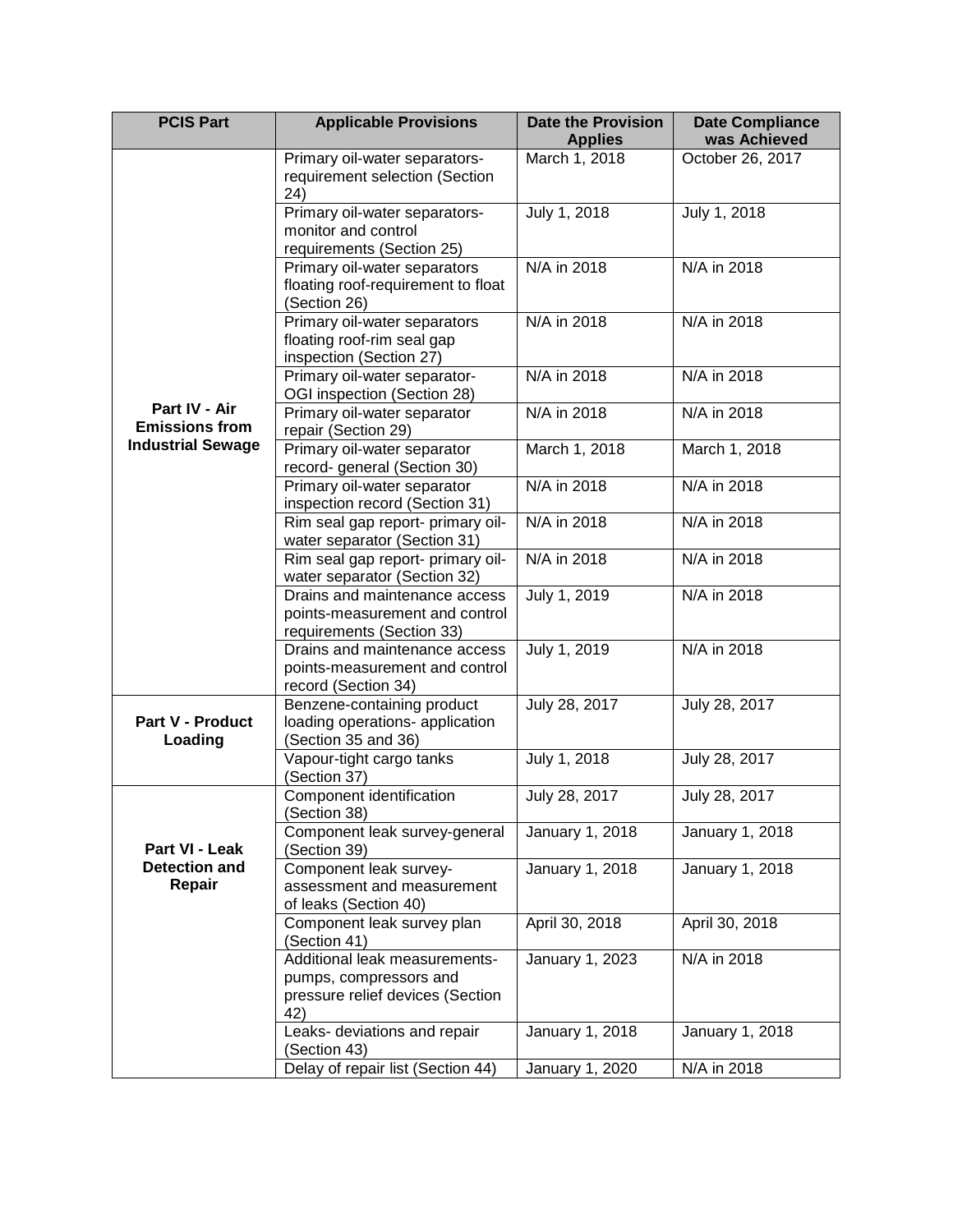| <b>PCIS Part</b>                                                                                            | <b>Applicable Provisions</b>                                                            | <b>Date the Provision</b><br><b>Applies</b> | <b>Date Compliance</b><br>was Achieved |
|-------------------------------------------------------------------------------------------------------------|-----------------------------------------------------------------------------------------|---------------------------------------------|----------------------------------------|
|                                                                                                             | Re-measurement following<br>component repair or<br>replacement (Section 45)             | January 1, 2018                             | N/A in 2018                            |
|                                                                                                             | Component replacement<br>(Section 46)                                                   | January 1, 2018                             | N/A in 2018                            |
|                                                                                                             | Leaking components-annual<br>calculation (Section 47)                                   | June 30, 2018                               | June 30, 2018                          |
|                                                                                                             | Records-component leak survey<br>(Section 48)                                           | January 1, 2018                             | January 1, 2018 (3)                    |
|                                                                                                             | Records- additional leak<br>measurements (Section 49)                                   | January 1, 2023                             | N/A in 2018                            |
| <b>Part VII - Operation</b>                                                                                 | Technology requirements-<br>open-ended valves (Section 50)                              | July 28, 2017                               | July 28, 2017                          |
|                                                                                                             | Technology requirements- surge<br>control vessels and bottoms<br>receivers (Section 51) | January 1, 2020                             | N/A in 2018                            |
|                                                                                                             | Operating parameter summary<br>table (Section 52)                                       | January 1, 2018                             | January 1, 2018                        |
|                                                                                                             | Measurement of operating<br>parameters (Section 53)                                     | January 1, 2018                             | January 1, 2018                        |
|                                                                                                             | Phase in for new pollution<br>control devices (Section 54)                              | N/A in 2018                                 | N/A in 2018                            |
| Part VIII -<br><b>Requirement to</b><br><b>Continue The Use</b><br>of Methods To<br><b>Manage Emissions</b> | Identifying managed sources<br>(Section 55)                                             | July 28, 2017                               | July 28, 2017                          |
|                                                                                                             | Requirement to continue the<br>management of sources<br>(Section 56)                    | July 28, 2017                               | July 28, 2017                          |
|                                                                                                             | Changes to managed sources<br>(Section 57)                                              | July 28, 2017                               | July 28, 2017                          |
|                                                                                                             | Specified source management<br>(Section 58)                                             | N/A in 2018                                 | N/A in 2018                            |
|                                                                                                             | Notification of changes to<br>management of sources<br>(Section 59)                     | N/A in 2018                                 | N/A in 2018                            |
| Part IX - Ambient<br><b>Monitoring</b>                                                                      | Ambient monitoring (Section 60)                                                         | January 1, 2018                             | December 27, 2017                      |
|                                                                                                             | Measurements baseline<br>(Section 61)                                                   | March 31, 2021                              | N/A in 2018                            |
|                                                                                                             | Statistical analysis of ambient<br>measurements (Section 62)                            | March 31, 2022                              | N/A in 2018                            |
|                                                                                                             | Notification-ambient monitoring<br>(Section 63)                                         | March 31, 2022                              | N/A in 2018                            |
|                                                                                                             | <b>Complaints procedure (Section</b><br>64)                                             | July 28, 2017                               | July 28, 2017                          |
| Part X -<br>Complaints,                                                                                     | Annual summary reports<br>(Section 65)                                                  | January 1, 2019                             | March 31, 2019                         |
| <b>Records and</b><br><b>Reporting</b>                                                                      | Public reporting- ambient<br>monitoring (Section 66)                                    | January 1, 2018                             | December 28, 2017                      |
|                                                                                                             | Records (Section 67)                                                                    | July 28, 2017                               | July 28, 2017                          |